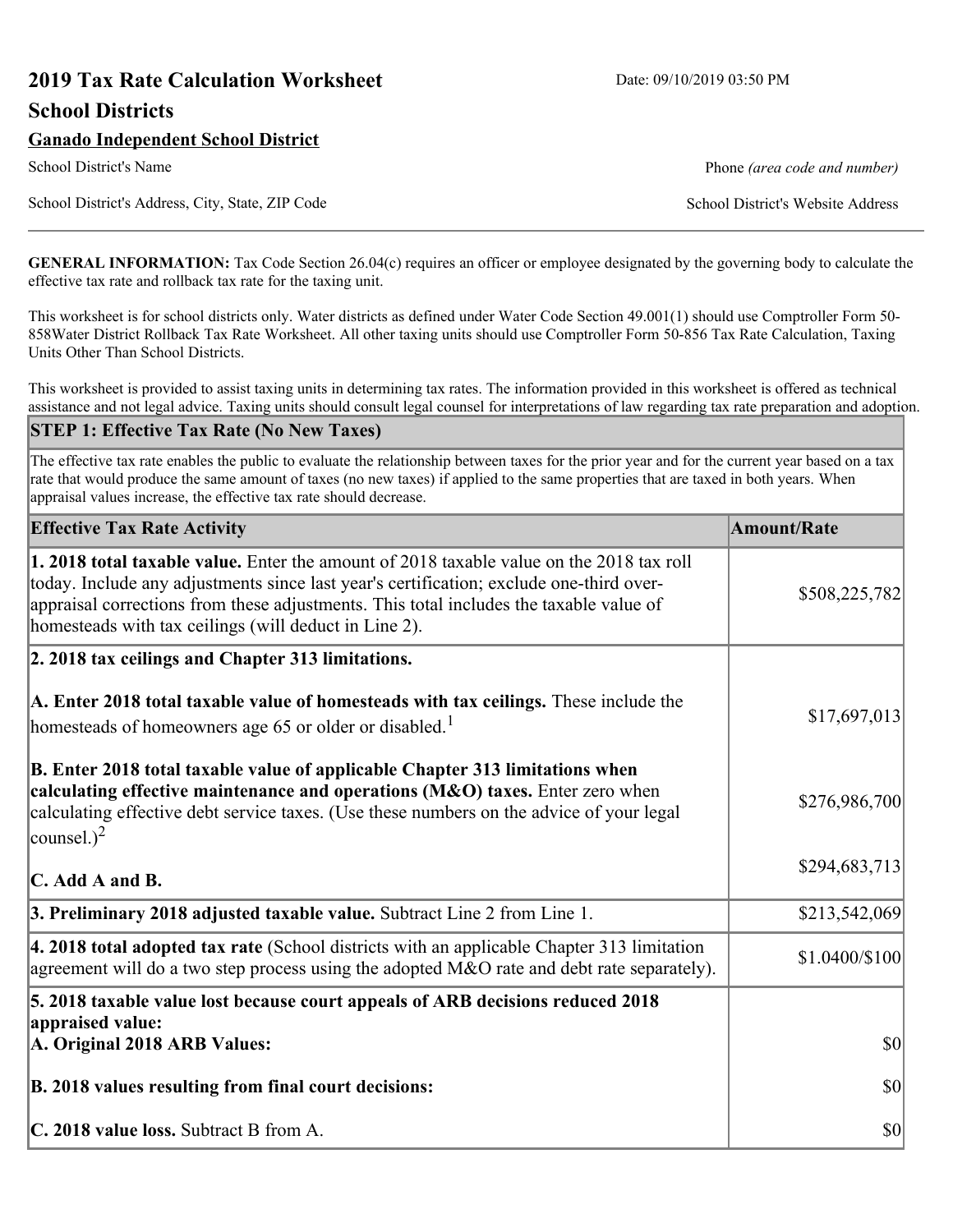| 6. 2018 taxable value, adjusted for court-ordered reductions. Add Line 3 and Line 5C.                                                                                                                                                                                                                                                                                                                                                                        | \$213,542,069 |
|--------------------------------------------------------------------------------------------------------------------------------------------------------------------------------------------------------------------------------------------------------------------------------------------------------------------------------------------------------------------------------------------------------------------------------------------------------------|---------------|
| 7. 2018 taxable value of property in territory the school deannexed after Jan. 1, 2018.<br>Enter the 2018 value of property in deannexed territory.                                                                                                                                                                                                                                                                                                          | $ 10\rangle$  |
| 8. 2018 taxable value lost because property first qualified for an exemption in 2019.<br>Note that lowering the amount or percentage of an existing exemption does not create a new<br>exemption or reduce taxable value. If the school district increased an original exemption, use<br>the difference between the original exempted amount and the increased exempted amount.<br>Do not include value lost due to freeport or goods-in-transit exemptions. |               |
| A. Absolute exemptions. Use 2018 market value:                                                                                                                                                                                                                                                                                                                                                                                                               | \$0           |
| <b>B. Partial exemptions.</b> 2019 exemption amount or 2019 percentage exemption times 2018<br>$\vert$ value:                                                                                                                                                                                                                                                                                                                                                | \$93,443      |
| C. Value loss. Add A and B.                                                                                                                                                                                                                                                                                                                                                                                                                                  | \$93,443      |
| 9. 2018 taxable value lost because property first qualified for agricultural appraisal (1-<br>d or 1-d-1), timber appraisal, recreational/scenic appraisal or public access airport<br>special appraisal in 2019. Use only properties that qualified in 2019 for the first time; do<br>not use properties that qualified in 2018.                                                                                                                            |               |
| A. 2018 market value:                                                                                                                                                                                                                                                                                                                                                                                                                                        | $ 10\rangle$  |
| B. 2019 productivity or special appraised value:                                                                                                                                                                                                                                                                                                                                                                                                             | \$0           |
| C. Value loss. Subtract B from A.                                                                                                                                                                                                                                                                                                                                                                                                                            | $ 10\rangle$  |
| 10. Total adjustments for lost value. Add Lines 7, 8C and 9C.                                                                                                                                                                                                                                                                                                                                                                                                | \$93,443      |
| 11. 2018 adjusted taxable value. Subtract Line 10 from Line 6.                                                                                                                                                                                                                                                                                                                                                                                               | \$213,448,626 |
| 12. Adjusted 2018 taxes. Multiply Line 4 by Line 11 and divide by \$100.                                                                                                                                                                                                                                                                                                                                                                                     | \$2,219,865   |
| [13. Taxes refunded for years preceding tax year 2018. Enter the amount of taxes refunded]<br>by the district for tax years preceding tax year 2018. Types of refunds include court<br>decisions, corrections and payment errors. Do not include refunds for tax year 2018. This<br>line applies only to tax years preceding tax year 2018.                                                                                                                  | \$1,654       |
| 14. Adjusted 2018 taxes with refunds. Add Lines 12 and 13.                                                                                                                                                                                                                                                                                                                                                                                                   | \$2,221,519   |
| 15. Total 2019 taxable value on the 2019 certified appraisal roll today. This value<br>includes only certified values and includes the total taxable value of homesteads with tax<br>ceilings (will deduct in Line 17). These homesteads include homeowners age 65 or older or<br>disabled.                                                                                                                                                                  |               |
| A. Certified values only: <sup>3</sup>                                                                                                                                                                                                                                                                                                                                                                                                                       | \$539,005,324 |
| <b>B. Pollution control and energy storage exemption:</b> Deduct the value of property<br>exempted for the current tax year for the first time as pollution control or energy storage<br>system property:                                                                                                                                                                                                                                                    | $S-0$         |
| <b>C. Total value.</b> Subtract B from A.                                                                                                                                                                                                                                                                                                                                                                                                                    | \$539,005,324 |
|                                                                                                                                                                                                                                                                                                                                                                                                                                                              |               |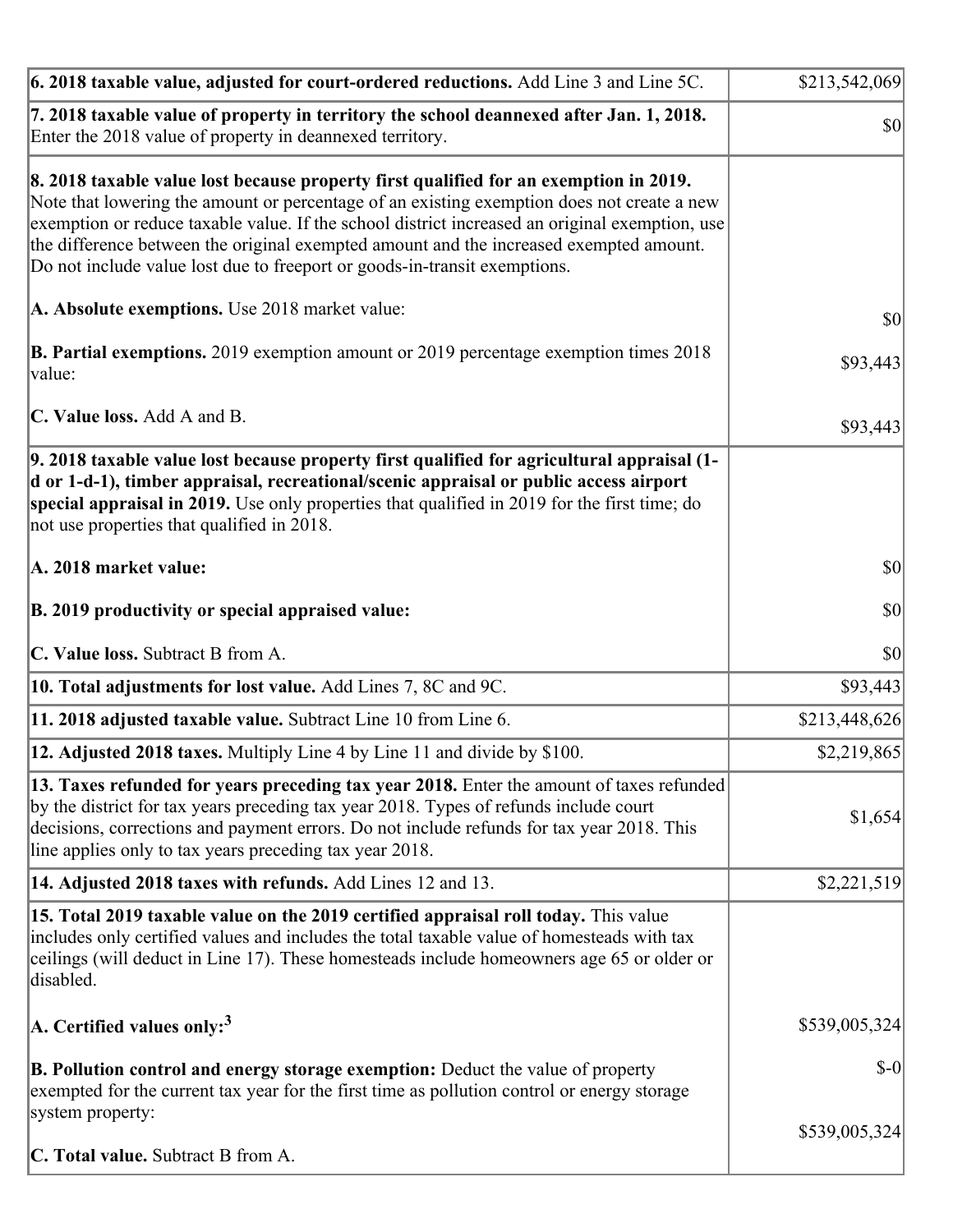| 16. Total value of properties under protest or not included on certified appraisal roll.                                                                                                                                                                                                                                                                                                                                                                                                                                                                                                                                                                                                                  |                |
|-----------------------------------------------------------------------------------------------------------------------------------------------------------------------------------------------------------------------------------------------------------------------------------------------------------------------------------------------------------------------------------------------------------------------------------------------------------------------------------------------------------------------------------------------------------------------------------------------------------------------------------------------------------------------------------------------------------|----------------|
| A. 2019 taxable value of properties under protest. The chief appraiser certifies a list of<br>properties still under ARB protest. The list shows the appraisal district's value and the<br>taxpayer's claimed value, if any, or an estimate of the value if the taxpayer wins. For each of<br>the properties under protest, use the lowest of these values. Enter the total value.                                                                                                                                                                                                                                                                                                                        | <b>\$0</b>     |
| B. 2019 value of properties not under protest or included on certified appraisal roll.<br>The chief appraiser gives school districts a list of those taxable properties that the chief<br>appraiser knows about, but are not included in the appraisal roll certification. These<br>properties are not on the list of properties that are still under protest. On this list of<br>properties, the chief appraiser includes the market value, appraised value and exemptions for<br>the preceding year and a reasonable estimate of the market value, appraised value and<br>exemptions for the current year. Use the lower market, appraised or taxable value (as<br>appropriate). Enter the total value. | $ 10\rangle$   |
| C. Total value under protest or not certified: Add A and B.                                                                                                                                                                                                                                                                                                                                                                                                                                                                                                                                                                                                                                               | <b>\$0</b>     |
| 17. 2019 tax ceilings and Chapter 313 limitations.<br>A. Enter 2019 total taxable value of homesteads with tax ceilings. These include the                                                                                                                                                                                                                                                                                                                                                                                                                                                                                                                                                                |                |
| homesteads of homeowners age 65 or older or disabled. <sup>4</sup>                                                                                                                                                                                                                                                                                                                                                                                                                                                                                                                                                                                                                                        | \$20,566,060   |
| B. Enter 2019 total taxable value of applicable Chapter 313 limitations when<br>calculating effective M&O taxes. Enter zero when calculating effective debt service taxes.<br>(Use these numbers on the advice of your legal counsel.) <sup>5</sup>                                                                                                                                                                                                                                                                                                                                                                                                                                                       | \$282,795,800  |
| C. Add A and B.                                                                                                                                                                                                                                                                                                                                                                                                                                                                                                                                                                                                                                                                                           | \$303,361,860  |
| 18. 2019 total taxable value. Add Lines 15C and 16C. Subtract Line 17C.                                                                                                                                                                                                                                                                                                                                                                                                                                                                                                                                                                                                                                   | \$235,643,464] |
| 19. Total 2019 taxable value of properties in territory annexed after Jan. 1, 2018.<br>Include both real and personal property. Enter the 2019 value of property in territory<br>annexed by the school district.                                                                                                                                                                                                                                                                                                                                                                                                                                                                                          | \$0            |
| 20. Total 2019 taxable value of new improvements and new personal property located<br>in new improvements. New means the item was not on the appraisal roll in 2018. New<br>additions to existing improvements may be included if the appraised value can be<br>determined. New personal property in a new improvement must have been brought into the<br>school district after Jan. 1, 2018, and be located in a new improvement.                                                                                                                                                                                                                                                                        | \$2,291,490    |
| 21. Total adjustments to the 2019 taxable value. Add Lines 19 and 20.                                                                                                                                                                                                                                                                                                                                                                                                                                                                                                                                                                                                                                     | \$2,291,490    |
| 22. 2019 adjusted taxable value. Subtract Line 21 from Line 18.                                                                                                                                                                                                                                                                                                                                                                                                                                                                                                                                                                                                                                           | \$233,351,974  |
| <b>23. 2019 effective tax rate.</b> Divide Line 14 by Line 22 and multiply by \$100.                                                                                                                                                                                                                                                                                                                                                                                                                                                                                                                                                                                                                      | \$0.9520/\$100 |
| 24. 2019 effective tax rate for ISDs with Chapter 313 Limitations. Add together the<br>effective tax rates for M&O and debt service for those school districts that participate in an<br>applicable Chapter 313 limitations agreement.                                                                                                                                                                                                                                                                                                                                                                                                                                                                    | \$0/\$100      |

<sup>3</sup>Tex. Tax Code Section 26.012(6)

 $2$ Tex. Tax Code Section 26.012(6)

 ${}^{4}$ Tex. Tax Code Section 26.012(6)(A)(i)

 $5$ Tex. Tax Code Section 26.012(6)(A)(ii)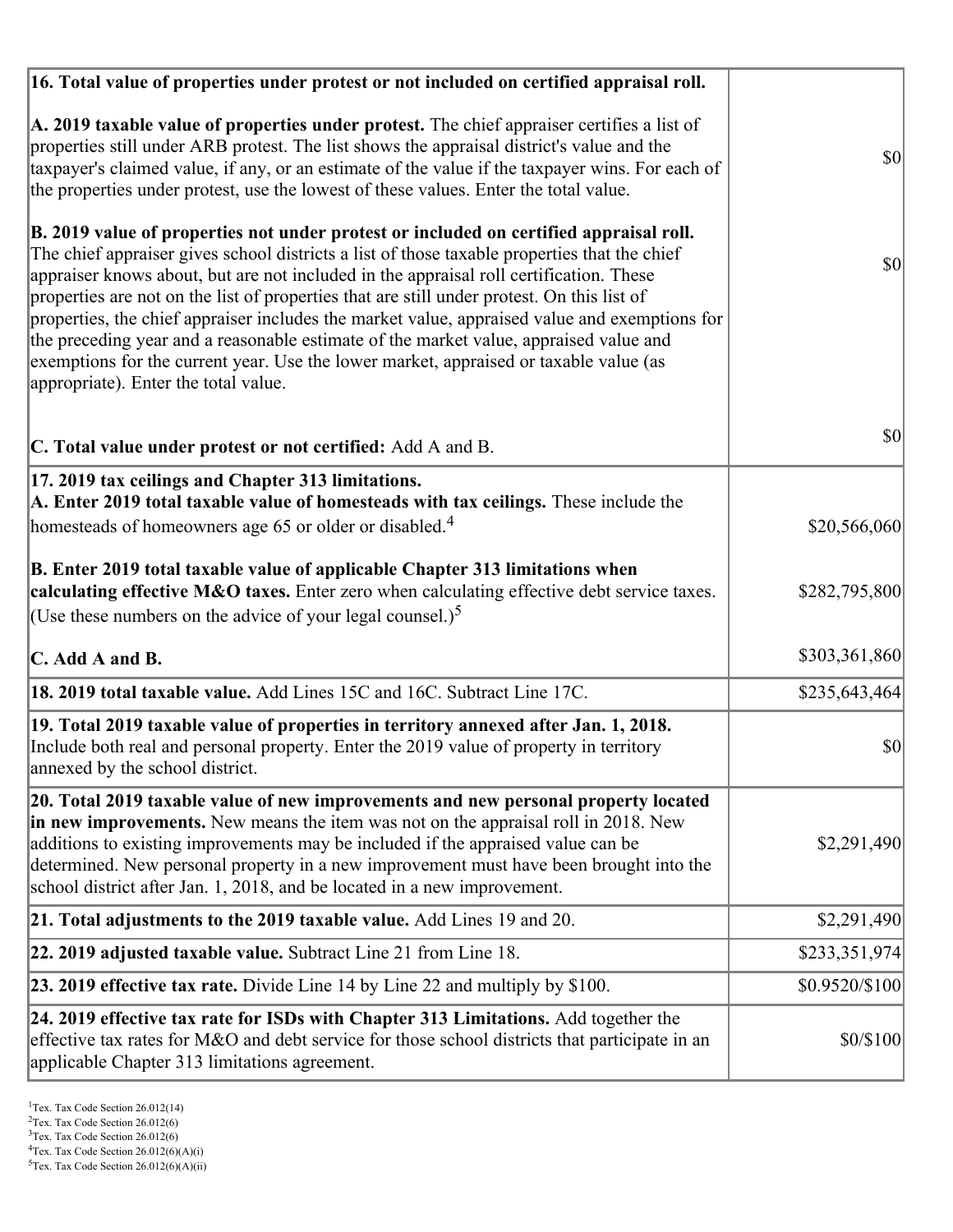## **STEP 2: Voter-Approval Tax Rate**

Most school districts calculate a voter-approval tax rate that is split into two separate rates:

- 1. **Maintenance and Operations (M&O):** The M&O rate is the portion of the tax rate that raises taxes for any lawful purpose other than debt service for which a taxing unit may spend property tax revenue. This rate accounts for such things as salaries, utilities and day-to-day operations.
- 2. **Debt:** The debt tax rate includes the debt service necessary to pay the school district's debt payments in the coming year. This rate accounts for principal and interest on bonds and other debt secured by property tax revenue.

In most cases the voter-approval tax rate exceeds the effective tax rate, but occasionally decreases in a school district's debt service will cause the effective tax rate to be higher than the rollback tax rate.

| <b>Voter-Approval Tax Rate Activity</b>                                                                                                                                                                                                                                                                                                                                  | <b>Amount/Rate</b> |
|--------------------------------------------------------------------------------------------------------------------------------------------------------------------------------------------------------------------------------------------------------------------------------------------------------------------------------------------------------------------------|--------------------|
| 25. 2019 voter-approval M&O rate. The sum of the following as calculated in Tax Code<br>Section $26.08(n)(1)(A),(B)$ and (C). Go to Region 13 Education Service Center's Worksheet<br>for State Aid Template for 2019-2020 to determine state compression percentage and the<br>district enrichment tax rate (DTR).                                                      |                    |
| A. The rate per \$100 of taxable value that is equal to the 2019 state compression<br>percentage plus \$1.00                                                                                                                                                                                                                                                             | \$0                |
| <b>B.</b> The greater of:<br>(i) 2018 M&O - $$1.00 + DTR$ reduction)<br><b>OR</b>                                                                                                                                                                                                                                                                                        | \$0.0400           |
| (ii) \$0.04 per \$100 of taxable value                                                                                                                                                                                                                                                                                                                                   |                    |
| $\mathbf C$ . Add A and B.                                                                                                                                                                                                                                                                                                                                               | \$0.0400           |
| 26. Total 2019 debt to be paid with property tax revenue.<br>Debt means the interest and principal that will be paid on debts that:<br>$(1)$ Are paid by property taxes,<br>$(2)$ Are secured by property taxes,<br>$(3)$ Are scheduled for payment over a period longer than one year, and<br>$(4)$ Are not classified in the school district's budget as M&O expenses. |                    |
| A. Debt includes contractual payments to other school districts that have incurred debt on<br>behalf of this school district, if those debts meet the four conditions above. Include only<br>amounts that will be paid from property tax revenue. Do not include appraisal district budget<br>payments. Enter debt amount:                                               | 30                 |
| B. Subtract unencumbered fund amount used to reduce total debt.                                                                                                                                                                                                                                                                                                          | $ 10\rangle$       |
| C. Subtract state aid received for paying principal and interest on debt for facilities through<br>the existing debt allotment program and/or instructional facilities allotment program.                                                                                                                                                                                | \$0                |
| D. Adjust debt: Subtract B and C from A.                                                                                                                                                                                                                                                                                                                                 | \$0                |
| 27. Certified 2018 excess debt collections. Enter the amount certified by the collector.                                                                                                                                                                                                                                                                                 | \$0                |
| 28. Adjusted 2019 debt. Subtract line 27 from line 26D.                                                                                                                                                                                                                                                                                                                  | \$0                |
| 29. Certified 2019 anticipated collection rate. Enter the rate certified by the collector. If<br>the rate is 100 percent or greater, enter 100 percent.                                                                                                                                                                                                                  | 0%                 |
| 30. 2019 debt adjusted for collections. Divide line 28 by line 29.                                                                                                                                                                                                                                                                                                       | $ 10\rangle$       |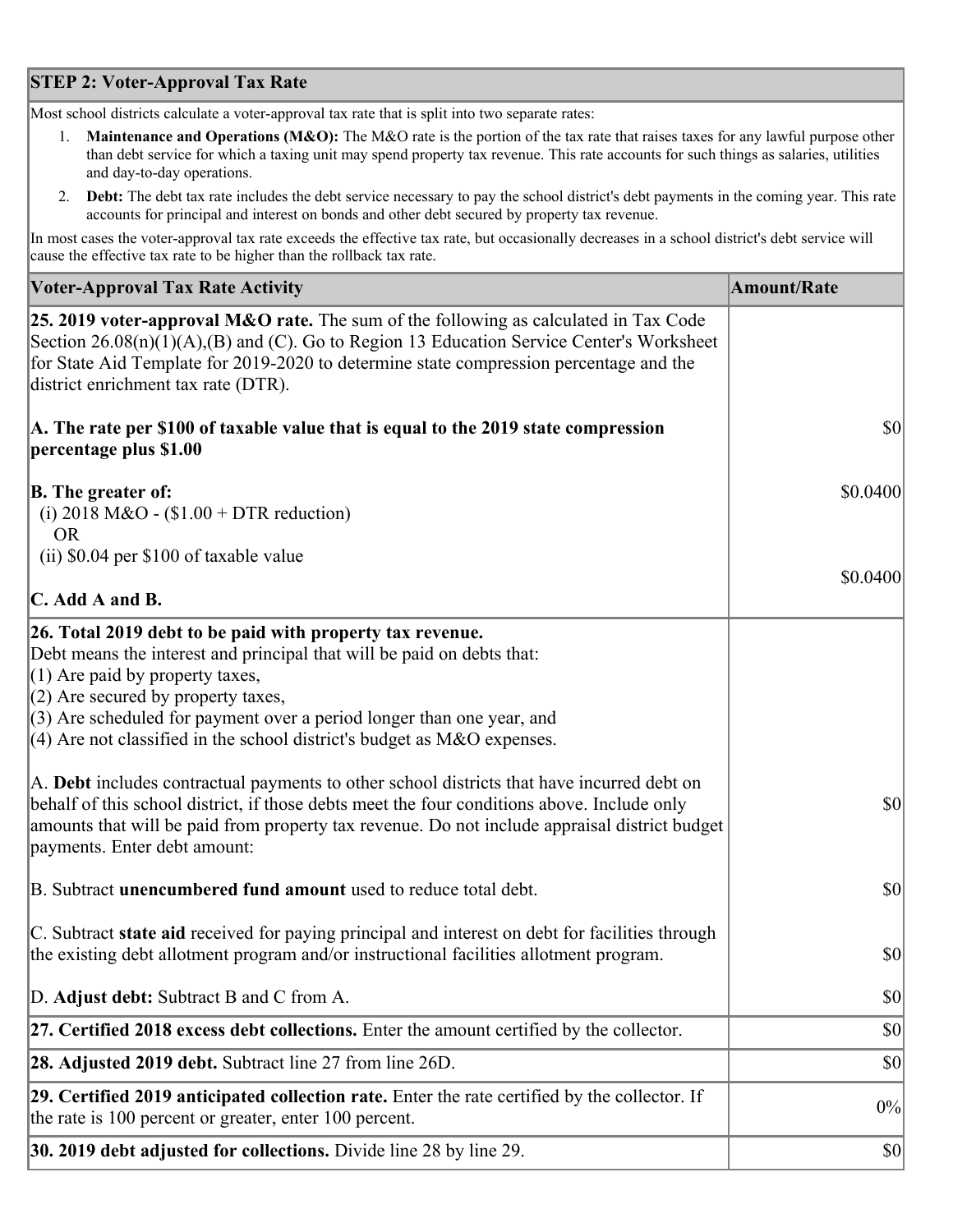| 31. 2019 total taxable value. Enter amount on line 18.                     | \$235,643,464        |
|----------------------------------------------------------------------------|----------------------|
| 32. 2019 debt tax rate. Divide line 30 by line 31 and multiply by $$100$ . | \$0/\$100            |
| $ 33.2019$ voter-approval tax rate. Adds lines 25c and 32.                 | $$0.0400 \times 100$ |